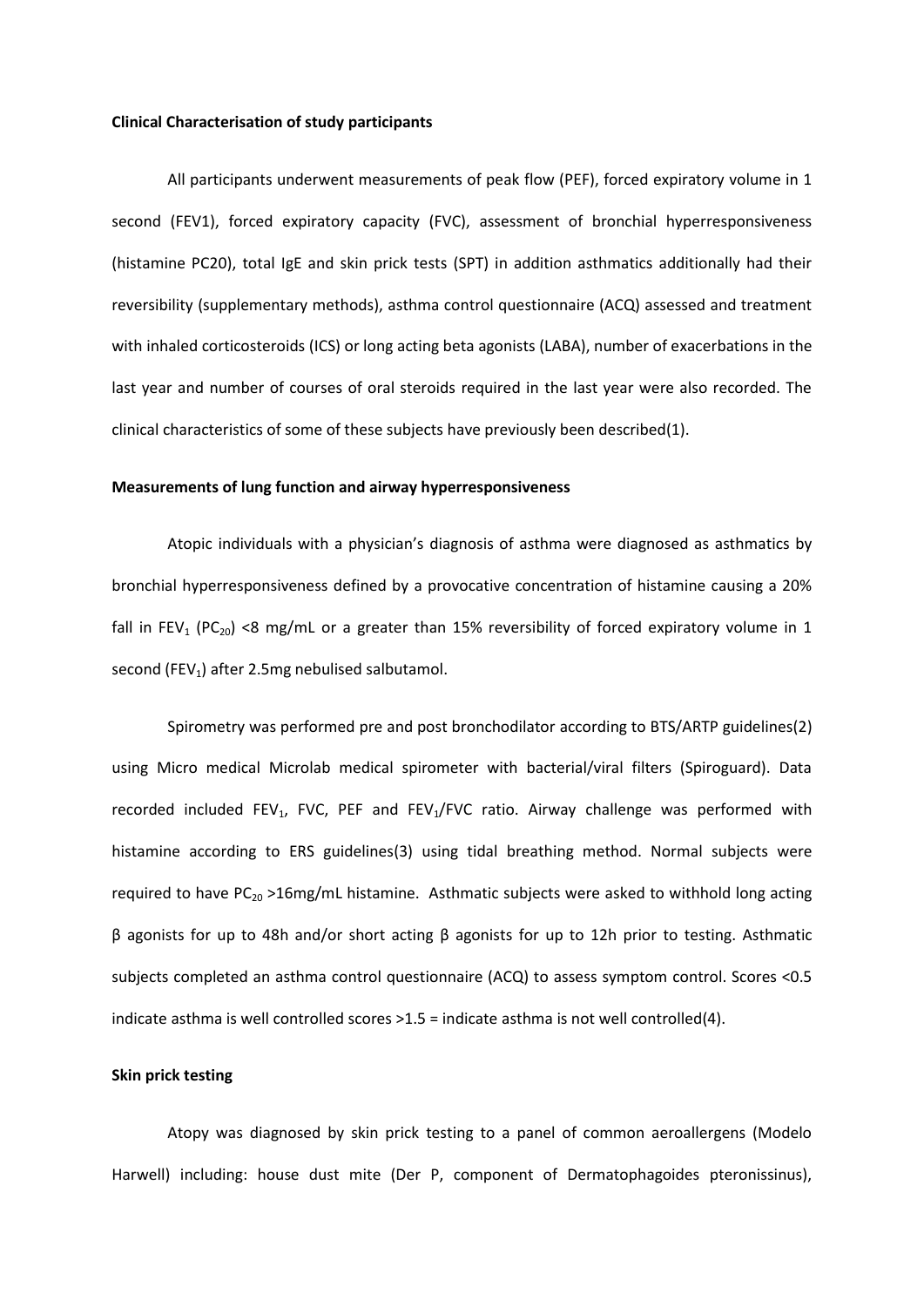Cladosporium herbarum, Alternaria alternata, Aspergillus fumigatus, 6 grass mix, house dust mite, Silver birch, 3 trees (Betula verrucosa, Alnus glutinosa, Corylus avellana), cat dander and dog hair. Allergen drops were placed on the clean forearm of the participant and introduced through the skin by an ALK sterile disposable lancet. A wheal 3mm greater than the control was considered diagnostic of atopy. Positive control (histamine) and negative control (normal saline) were also applied. Participants were asked to withhold any antihistamine medication for 3-5 days prior to this test.

**Supplementary Table 1.** Primer and probe sequences used.

| 18S Forward (300nM)               | CGCCGCTAGAGGTGAAATTCT                 |
|-----------------------------------|---------------------------------------|
| 18S Reverse (300nM)               | CATTCTTGGCAAATGTCG                    |
| 18S Probe                         | ACCGGCGCAAGACGGACCAGA                 |
| IFN- $\alpha(A)$ Forward (300nM)  | CAGAGTCACCCATCTCAGCA                  |
| IFN- $\alpha$ (A) Reverse (900nM) | CACCACCAGGACCATCAGTA                  |
| IFN- $\alpha(A)$ Probe            | ATCTGCAATATCTACGATGGCCTCGCC           |
| IFN- $\alpha$ (B) Forward (300nM) | CTGGCACAAATGGGAAGAAT                  |
| IFN- $\alpha$ (B) Reverse (900nM) | <b>CTTGAGCCTTCTGGAACTGG</b>           |
| IFN- $\alpha$ (B) Probe           | TTTCTCCTGCCTGAAGGACAGACATGA           |
| IFN- $\beta$ Forward (300nM)      | CGCCGCATTGACCATCTA                    |
| IFN-β Reverse (900nM)             | GACATTAGCCAGGAGGTTCTCA                |
| IFN- $\beta$ Probe                | <b>TCAGACAACATTCATCTAGCACTGGCTGGA</b> |
| IFN-λ1 Forward(300nM)             | GGACGCCTTGGAAGAGTCACT                 |
| IFN-λ1 Reverse (900nM)            | AGAAGCCTCAGGTCCCAATTC                 |
| IFN-λ1 Probe                      | AGTTGCAGCTCTCCTGTCTTCCCCG             |
| IFN-λ2/3 Forward (300nM)          | <b>CTGCCACATAGCCCAGTTCA</b>           |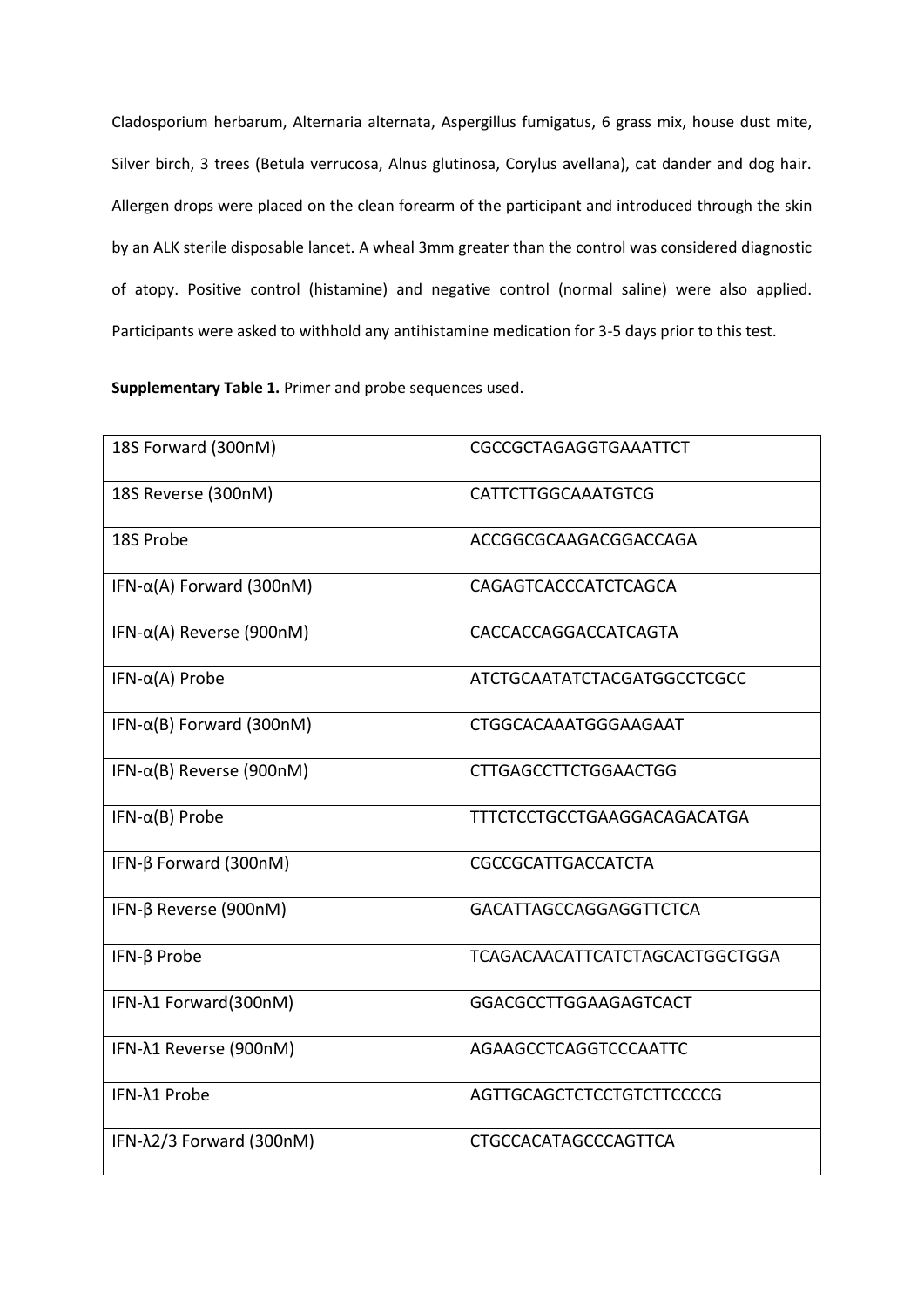| IFN- $\lambda$ 2/3 Reverse (900nM) | AGAAGCGCATCTTCTAAGGCATCTT |
|------------------------------------|---------------------------|
| IFN-λ2/3 Probe                     | TCTCCACAGGAGCTGCAGGCCTTTA |

# **Virus preparation**

RV16 and RV1B stocks previously used by the laboratory were expanded by passage through HeLa cell culture. 24h following rhinovirus innoculation flasks and contents were frozen at – 80 $^{\circ}$ C for 1h then thawed. Freeze / thawing was repeated to fully disrupt cells. Virus was clarified by centrifuging 4000rpm for 15mins at 4ºC and sterility maintained through filtration through a 0.2 μm filter. This supernatant was used to infect further flasks of HeLa cells and the process repeated, generating the final volume of 650mL clarified and filtered HeLa cell supernatant containing RV16 or RV1B. RV serotype was confirmed with serotype specific anti-sera (American Type Culture Collection). Cells and virus stocks were tested for *Mycoplasma* using a commercially available detection kit according to manufacturer's instructions (Roche, Burgess Hill, UK).

## **Supplementary Results -**Details of problems with HBEC culture

Initially HBECs were cultured exactly as described by Wark *et al* [\(5,](#page-4-1) [6\)](#page-4-2). Problems experienced with HBEC culture are as follows: initially 10 HBEC samples failed to adhere or would adhere to flasks then die within 48 hours. Successful culture was then established using an altered protocol coating flasks overnight with a mixture of 1% BSA (Sigma Aldrich) solution supplemented with1:10 human collagen (Biovision) and 1:10 fibronectin (Roche) and leaving samples undisturbed for 48 hours. Cultures were also lost sporadically to contamination - a few within 24h of sampling, potentially due to contamination from the airway, but mainly after several weeks of culture (approximately 7 samples). Contamination occurred with various fungi and bacteria. This problem was tackled by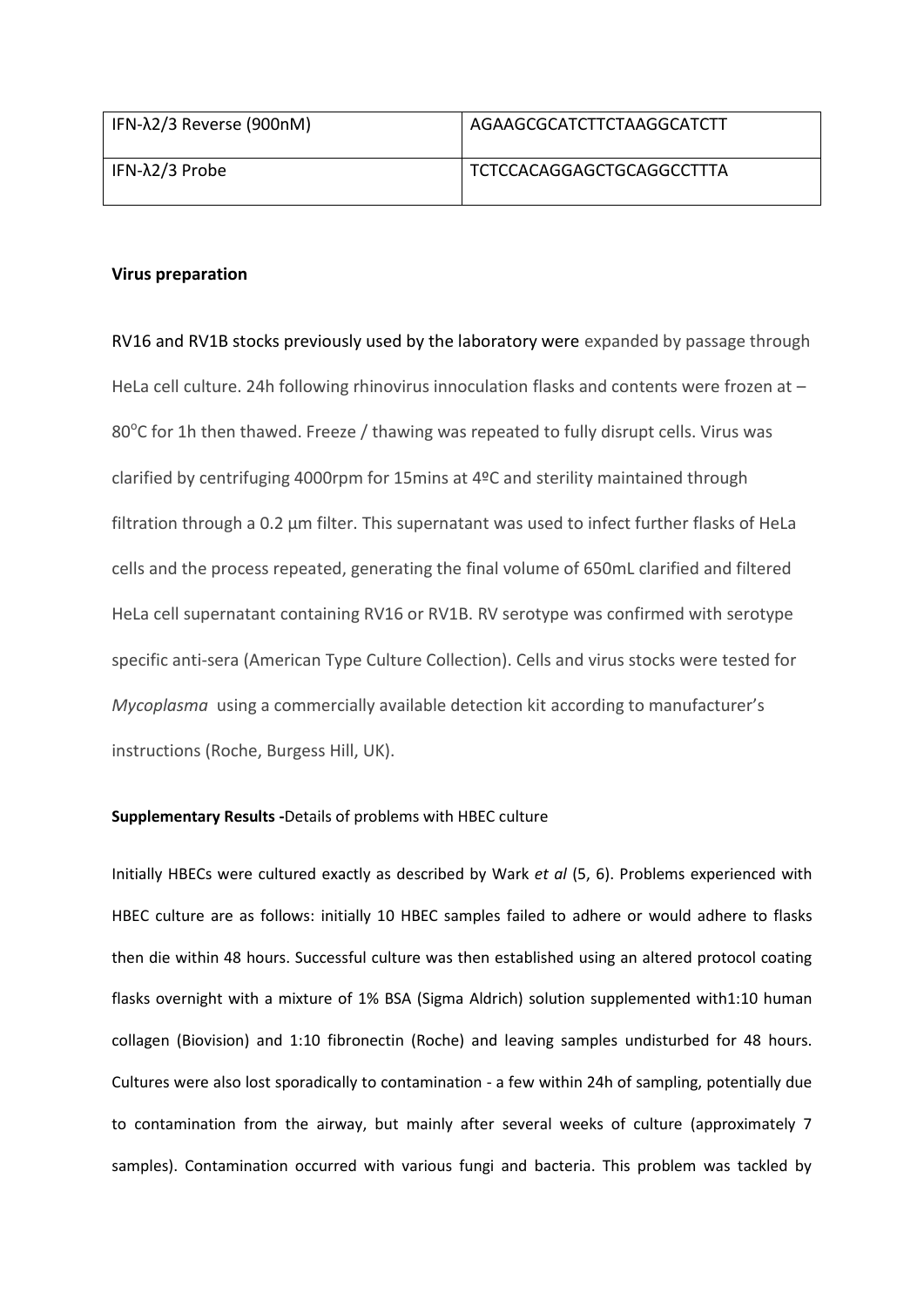adding extra antibiotics to the culture medium; penicillin and streptomycin were added in addition to gentamicin and amphotericin already present.

The final issue with HBEC culture was that after successful HBEC culture had been established (success rate of ~90%) with the above modifications, for a period of several months every sample taken would die within 3-4 days after initially growing well. This was eventually determined to be due to a new incubator cleaning protocol involving addition of an antifungal detergent that had been added to the incubator water tray by a laboratory assistant without any of the investigators knowledge. When the antifungal was removed from the incubator, successful culture was then resumed. Approximately 10 samples were lost at this point and since the incubator issue was resolved the success rate again rose to >90%.

## References

<span id="page-3-0"></span>1. Sykes A, Edwards MR, Macintyre J, Del Rosario A, Bakhsoliani E, Trujillo-Torralbo MB, et al. Rhinovirus 16-induced IFN-alpha and IFN-beta are deficient in bronchoalveolar lavage cells in asthmatic patients. *J Allergy Clin Immunol* 2012;**129**(6):1506-1514 e1506.

<span id="page-3-1"></span>2. Guidelines for the measurement of respiratory function. Recommendations of the British Thoracic Society and the Association of Respiratory Technicians and Physiologists. *Respir Med* 1994;**88**(3):165-194.

<span id="page-3-2"></span>3. Sterk PJ, Fabbri LM, Quanjer PH, Cockcroft DW, O'Byrne PM, Anderson SD, et al. Airway responsiveness. Standardized challenge testing with pharmacological, physical and sensitizing stimuli in adults. Report Working Party Standardization of Lung Function Tests, European Community for Steel and Coal. Official Statement of the European Respiratory Society. *Eur Respir J Suppl* 1993;**16**:53-83.